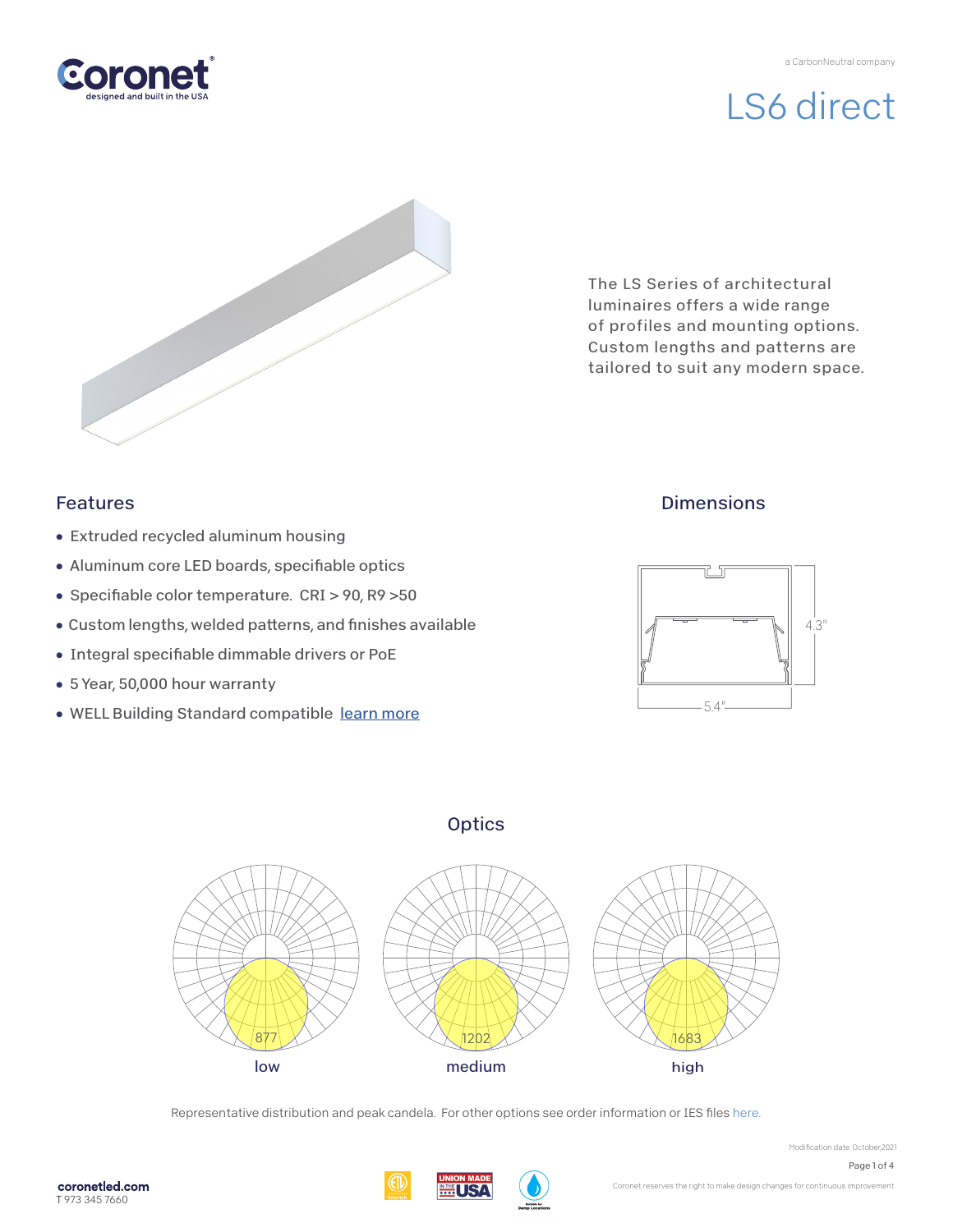

# LS6 direct

#### Ordering Information



#### **Performance**

| Output <sup>1</sup> |    | Watts/ft Lumens/ft |
|---------------------|----|--------------------|
| Low                 |    | 611                |
| Medium              |    | 838                |
| High                | 13 | 1173               |

Based on a typically configured 90 CRI, 3500K luminaire using one driver.

Custom outputs available. Please consult factory. For 4000K multiply by 1.05; for 3000K 0.96; for 2700K, 0.92.

#### Technical Information



clic[k here o](https://coronetled.com/warranty-technical-info/)r scan QR code

Wiring diagrams, PoE and sensor details

Modification date: October,2021

Page 2 of 4







Coronet reserves the right to make design changes for continuous improvement.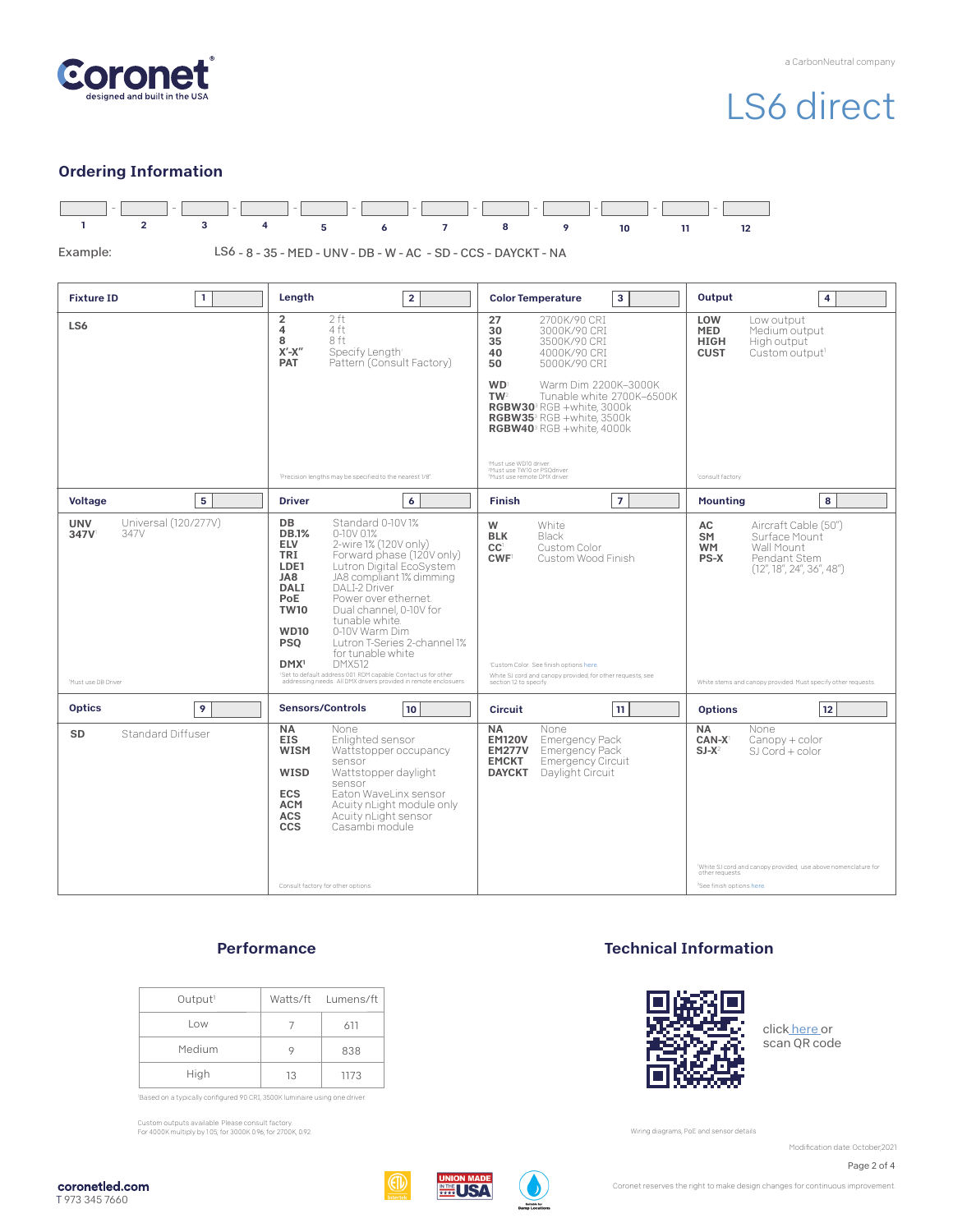

## LS6 direct

#### Drivers & Electrical

Integral drivers\* with 0-10V Dimming standard. Several other driver options available; see ordering information. \*DMX drivers are provided in remote enclosures.

#### Sensors & Controls

Sensors are installed on an aluminum plate adjacent to the luminaire lens1. Coronet remains agnostic in our approach to sensors and control systems; our fixtures are compatible with most systems offered.

1Not applicable to indirect only models. Consult factory.

#### Emergency Back-Up

For fixtures three-feet or longer, a 4W integral emergency driver may be wired to 4ft sections. 7W, 10W, and 12W drivers are also available (not all integral; consult factory). Emergency circuits for use with building generators are also available.

#### PoE (Power over Ethernet)

Compatible with virtually all PoE systems including Molex Coresync, Igor, Smartengine, Platformatics, and NuLED SPICEbox. Consult Factory for systems not listed, See [here f](https://coronetled.com/warranty-technical-info/)or more info.

#### Finishes

All luminaires are finished in high quality polyester powder coating. Our standard color is white. Any RAL color may be specified.

Featuring illuminated welded corners and angles. Consult factory for custom designs and elevations

#### Weight

**Patterns** 

5 lbs per foot

#### **Optics**

Extruded satin acrylic lenses provide excellent diffusion, high transmission, and no LED imaging.

#### Construction

Housings are extruded premium, recycled aluminum. Individual fixtures are available up to 12' long and may be specified as nominal or precision lengths. Precision lengths are supplied within 1/8" tolerance.

#### Joined Runs

Runs of any length may be specified and are comprised of multiple, factory-engineered, joined sections. Individually specified luminaires are not field joinable.



Representative joinery. For product specific details see installation guides or submittal drawings.



coronet led.com T 973 345 7660

**ELUSA** 

Coronet reserves the right to make design changes for continuous improvement.

Page 3 of 4